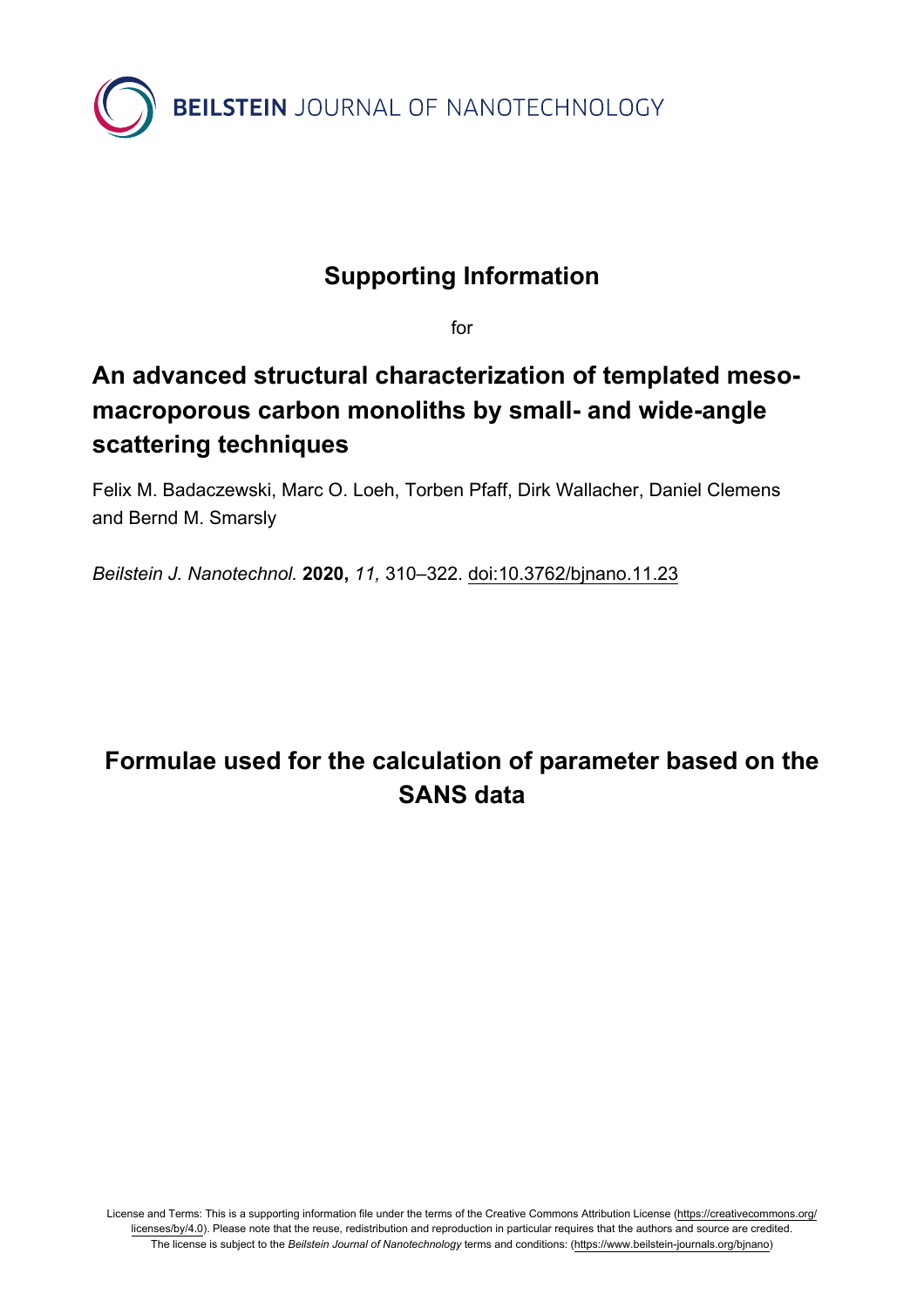Formulae used for the calculation of parameter describing the carbon pore structure based on the SANS data [1,2]:

$$
k = 4\pi \int_0^\infty s^2 I(s) \, ds = V \varrho_{carbon}^2 (1 - P) P \tag{S1}
$$

: normalized Porod invariant

- s: scattering vector
- $I(s)$ : scattering intensity
- V: irradiated volume
- $\varrho_{carbon}$ : neutron scattering length density of carbon

P: porosity

$$
g(r) = -8 \int_0^{\infty} \left(1 - \frac{2\pi^3 s^4 l_p I(s)}{k} \right) \frac{d^2}{d(2\pi rs)^2} \left(\frac{\sin(2\pi rs)}{2\pi rs}\right) ds = \sum_{j=0}^{N} a_j g_j \left(\frac{r}{b}\right)
$$
(S2)

$$
g(r) = \sum_{j=0}^{N} a_j g_j(\frac{r}{b})
$$
 (S3)

$$
g_j(r) = \frac{1}{j!} \left(\frac{r}{b}\right)^j e^{\left(-\frac{r}{b}\right)^m} \tag{S4}
$$

 $g(r)$ : chord length distribution (CLD)

 $l_p$ : Porod length

 $a_i, g_j$ : fit parameters

$$
l_{\rm p} = \int_0^\infty r \, g(r) \, \mathrm{d}r \tag{S5}
$$

$$
l_{\rm p} = \frac{2 \int_0^{\infty} s^2 I(s) \, ds}{\pi^2 \lim_{s \to \infty} s^4 I(s)}
$$
(S6)